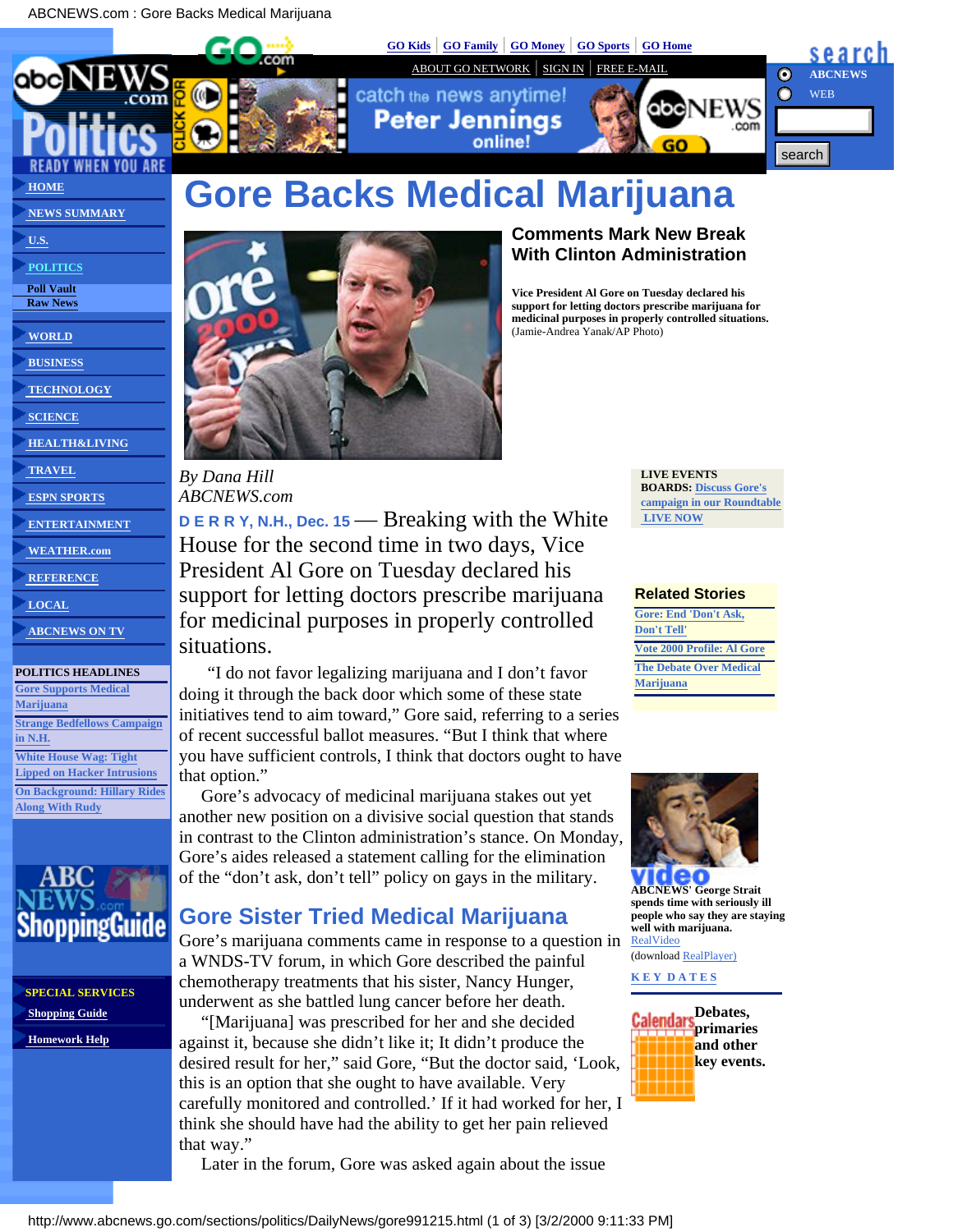#### ABCNEWS.com : Gore Backs Medical Marijuana

| <b>SEARCH</b>                  |
|--------------------------------|
| <b>ABC2000</b>                 |
| <b>ABC.com</b>                 |
| <b>THE CENTURY</b>             |
| <b>EMAIL</b><br>. <del>.</del> |

 **[ABCNEWS.com](http://www.abcnews.go.com/service/help/abccontact.html)  [SEND PAGE TO](http://jmailer.starwave.com/cgi/news/mailtofriend.asp)**

 **[A FRIEND](http://jmailer.starwave.com/cgi/news/mailtofriend.asp)**

 **[TOOLS AND](http://www.abcnews.go.com/service/help/toolbox.html)  [HELPERS](http://www.abcnews.go.com/service/help/toolbox.html)**

and reiterated his position as a balance between two values:

 "I think that it would be a terrible mistake to legalize marijuana," Gore said, noting that "The marijuana that's commonly available today, I'm told, is many times stronger typically than the kind of marijuana that was commonly available several decades ago, which my generation thinks about when debating this issue."

 "[However], I think that where the alleviation of pain is concerned," Gore sighed, "we have not given doctors enough flexibility to help patients who are going through acute pain. Many of us have seen that for ourselves. It's all too easy to come up with this reason or that reason why a doctor can't use what is gonna be most effective for the alleviation of pain. So how do you reconcile these two values, that's what I'm trying to get at."

 The vice president's Democratic primary opponent, former Senator Bill Bradley, had called for further study of marijuana's use for medicinal purposes at an earlier forum, also in New Hampshire.

### **Cannon Fodder for GOP?**

But Gore's Republican rivals will likely not be so forgiving. An official from the Republican National Committee, watching the debate with reporters, requested a video copy of the show from WNDS — a necessary bit of preparation for any potential TV attack ads to be produced later on the issue. President Clinton's remarks on drugs in an MTV forum provided fodder for a GOP ad in the 1996 campaign. In a hastily called news conference after the event, Gore assured reporters that he was opposed to the "backdoor legalization" efforts of several successful ballot initiatives and added a highly qualified version of his earlier statements.

 "I just think that the decision has to be based, not on emotion, but on science, and research," Gore said.

 "If the research shows that if there are circumstances in which there are no alternatives for alleviating the pain then, under certain limited circumstances, if the research validates that choice, then it should be allowed. We are not at that point. Right now, we are at the point where the research was started again, it came up inconclusive and they're re-examining the protocols of where to go."

 Gore went on to answer questions about his sister's treatment with marijuana, recalling that she received it "in a prescription container with a label on it." Gore also noted that her doctor was "one of the best in the entire world." When faced with questions about the legality of prescribing marijuana in Tennessee in 1984, when his sister was facing the treatments, Gore aides quickly noted that marijuana was legal for medicinal use in Tennessee from 1981 to 1992.

### **The New Style**

The departures on two controversial "kitchen-table" issues show the sometimes unexpected product of Gore's new campaign style: Putting his candidacy before his vice presidency, and answering questions "from the heart" rather than sticking to the White House script.

#### **[I N T E R A C T I V E](javascript:PopoffWindow()**



### **W E B L I N K S [GO Medical Marijuana](http://www.go.com/WebDir/Medicinal_marijuana) [Directory](http://www.go.com/WebDir/Medicinal_marijuana) [GO Extra! on Medical](http://www.go.com/news/news_extra.html?qt=%22medical+marijuana%22&nh=10&tv=11002) [Marijuana](http://www.go.com/news/news_extra.html?qt=%22medical+marijuana%22&nh=10&tv=11002)**

**[2 0 0 0 V I D E O](http://www.abcnews.go.com/sections/politics/DailyNews/virage_search.html)**



#### **[A N N C O M P T O N](#page-0-0)**